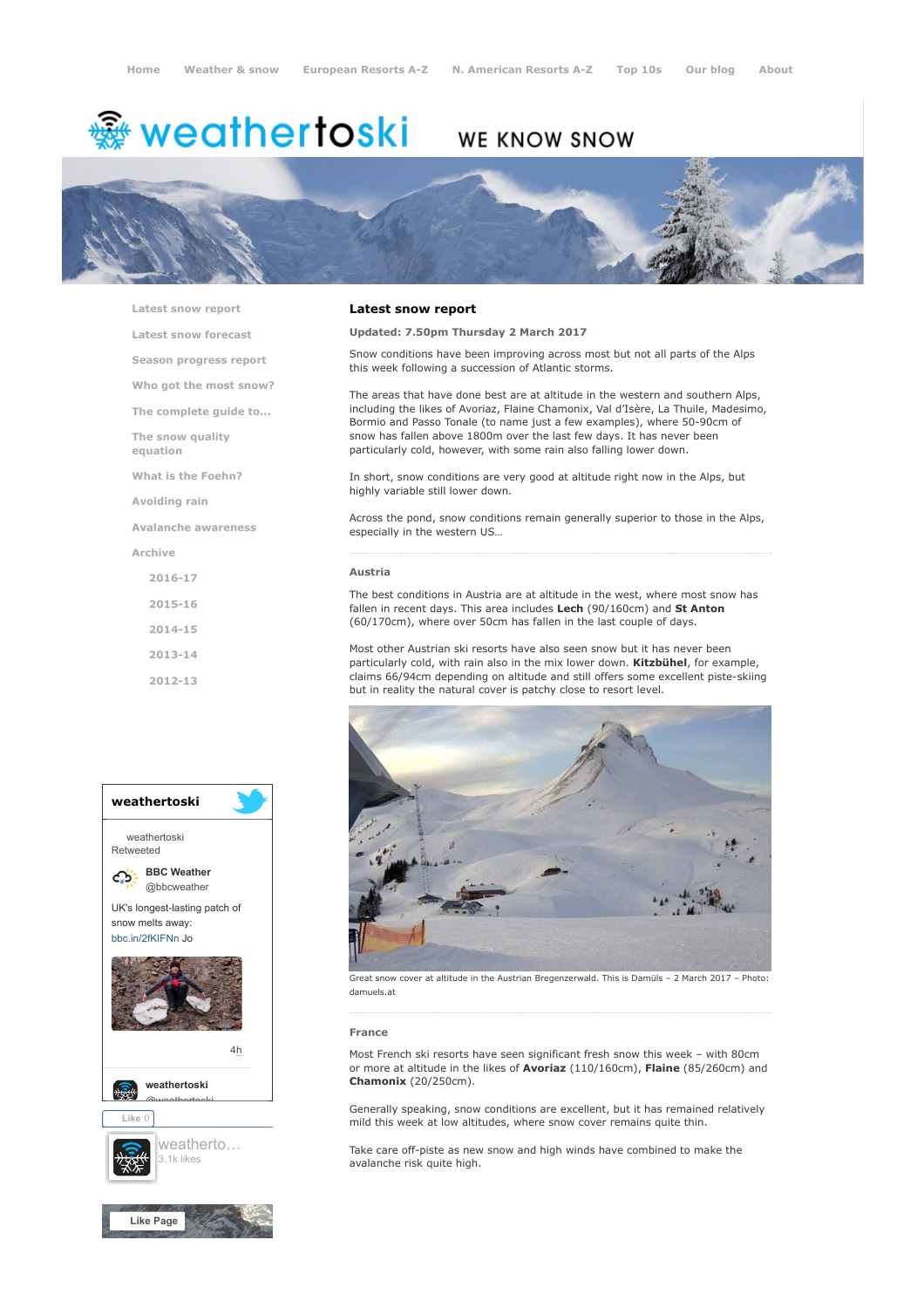Follow me on: **Lwitte** 

Tweet this page





[Tweet](https://twitter.com/intent/tweet?original_referer=https%3A%2F%2Fwww.weathertoski.co.uk%2Fweather-snow%2Farchive%2Fsnow-report-02-03-2017%2F&ref_src=twsrc%5Etfw&text=Weather%20to%20ski%20-%20Snow%20report%20-%202%20March%202017&tw_p=tweetbutton&url=https%3A%2F%2Fwww.weathertoski.co.uk%2Fweather-snow%2Farchive%2Fsnow-report-02-03-2017%2F)



Contact us...

Got a burning question about weather or snow conditions in the Alps? [Contact us](https://www.weathertoski.co.uk/about-1/contact-us/) and we'll do our best to answer it...

E: [info@weathertoski.co.uk](mailto:fraser@weathertoski.co.uk)

T: +44 (0)20 3151 3154



## Italy

All Italian ski resorts have seen some snow in recent days which has improved conditions, especially at altitude.

The biggest snowfalls have in the central Italian Alps, as well as the far northwest, where Bormio (30/95cm), Madesimo (70/150cm) and La Thuile (55/200cm) have all seen well in excess of 50cm above 2000m.

The Dolomites have had a very lean season until recently, but have now seen significant fresh, with around 30cm in both Cortina (20/50cm) and Arabba (45/75cm), for example.



Lots of new snow this week in Livigno - 2 March 2017 - Photo: valtline.it

#### Switzerland

All Swiss resorts have seen some new snow in recent days, heaviest at altitude in the west. Crans Montana (15/210cm) has seen nearly 50cm above 1800m in the last couple of days, as has **Verbier** (30/190cm).

Lower down there has also been some rain but, generally speaking, there is plenty of good skiing around. Further east, Davos has base depths of 52/135cm depending on altitude, while St Moritz has 41/100cm.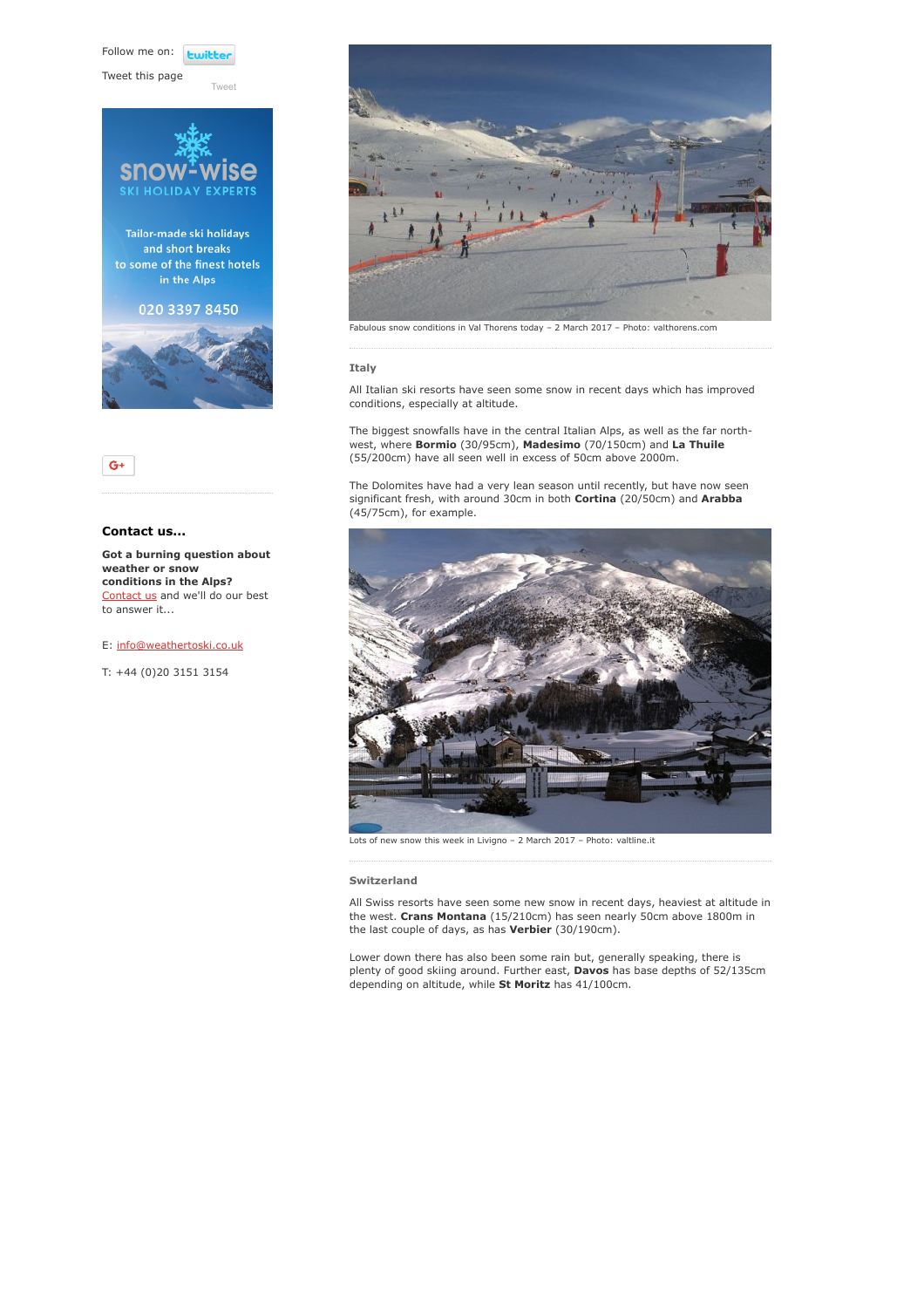

Great pistes in Scuol – 2 March 2017 – Photo: scuol.ch

Rest of Europe

Most Pyrenean resorts have plenty of snow right now, but the quality is variable due to mild temperatures. Andorra's Pas de La Casa has 100/150cm depending on altitude, while Spain's **Baqueira Beret** has 130/220cm.

Bulgaria's long snow drought continues but there is plenty of snow still on the pistes of Bansko (70/150cm).

Conditions in Norway have been improving recently, with fresh snow in Hemsedal (45cm mid-mountain base).

Scottish resorts continue to struggle, however, with only limited skiing available, the best of which is at **Nevis Range** (15/25cm).



Decent cover but very mild temperatures in the Pyrenees. This is Grand Tourmalet - 2 March 2017 -Photo: grand-tourmalet.com

## USA

Snow conditions in the western US continue to impress. Wyoming's Jackson Hole has seen 54cm of fresh in the last seven days with lots more to come over the next few days.

Utah is also doing particularly well at the moment, with mid-mountain base depths of 356cm in Alta and further snow forecast on Sunday.